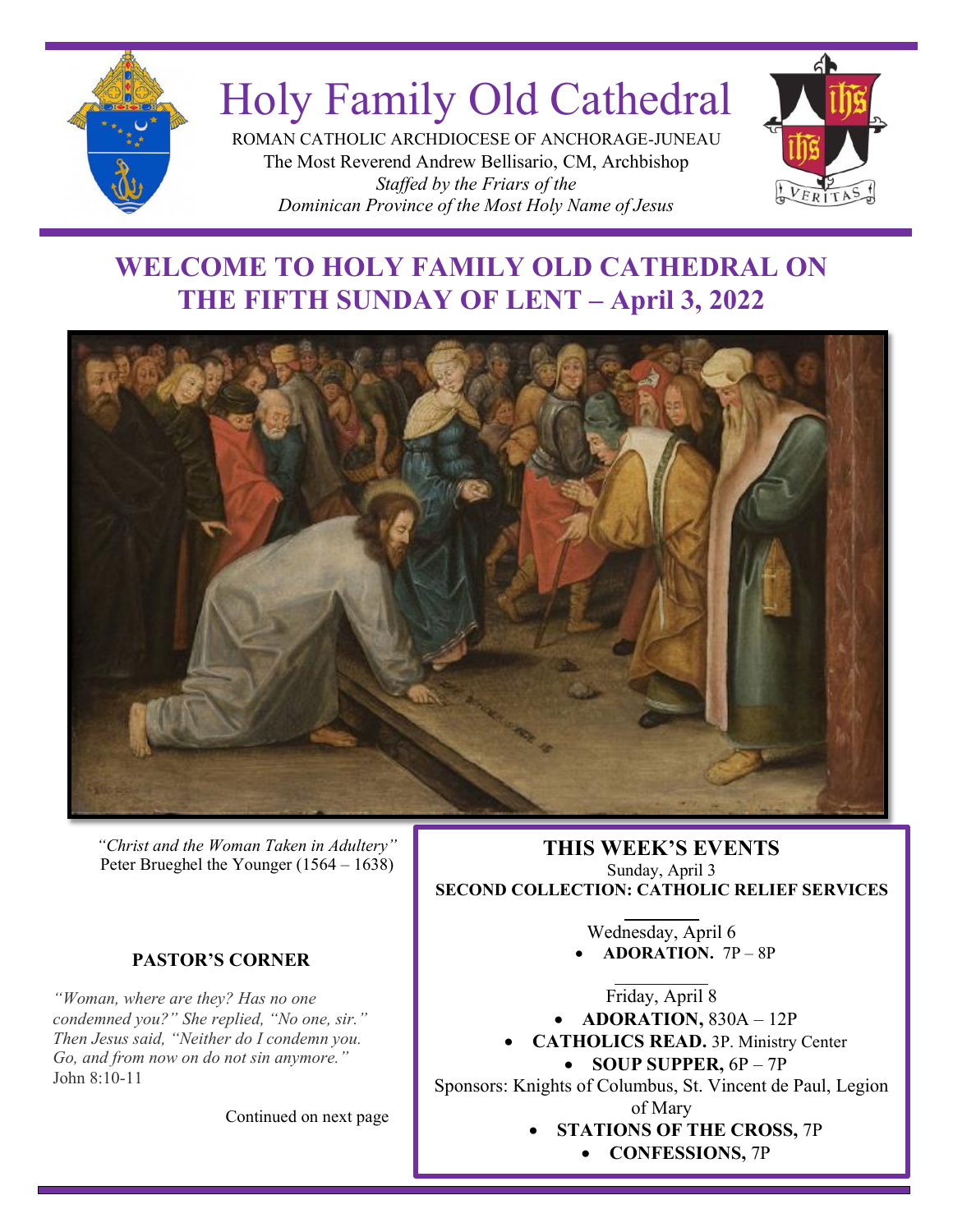#### **PASTOR'S CORNER** Continued from page 1

In his three years of ministry, Jesus meets a lot people. Most of them are unnamed. Many of them are the anonymous members of "the crowds" who flock to see Jesus in the towns and countryside of Galilee.

Then there are the people to whom Jesus speaks. Among the unnamed are the woman at the well, the man born blind, the rich young man, the ten men with leprosy, the woman with the hemorrhage, the Roman centurion, and others. Among the named are Bartimaeus, the sisters Mary and Martha, Nicodemus, Joseph of Arimathea, Pontius Pilate and others.

The gospel stories about these people share one thing in common. It is not that Jesus performed a miracle for them. Some, like the rich young man, he only speaks with.

What they have in common is that we never learn what happened to them afterward. What happened after their encounter with Christ? Did the tax collector Zacchaeus follow through on his promise to give half of his wealth to the poor? Does the man born blind become a follower of Jesus? Regarding today's gospel, did the woman caught in adultery sin no more?

Upon further reflection, the gospel stories may seem incomplete because we don't know if the person involved actually made it to heaven or not. The stories implicate a new life and new beginning. They communicate the tremendous patience and love God has for humanity. Most of all they portray a healing reality when God is present to sinners.

Jesus does not enter the world to save it, and then allow it to be over-powered by sin again. He establishes his body, the Church, to be present to the world. The Sacraments of the Church establish and sustain his grace in us. Through the Church and the life of the Sacraments, Jesus is continually made present to sinners. As such, he perpetually provides companionship on the way forward to heaven and a "way back" for those who have strayed from his path of life.

Parish News: Fr. Bart Hutcherson, OP, preached a fantastic parish mission last week. It was a blessing to hear his inspired preaching and also to preview his new book on Alaska: "For the Beauty of the Earth: Exploring the Wonders of God in the 49th State." Last year from December to July, Fr. Bart did parish missions and supply work throughout the state. He is an outstanding photographer. His book is both a photo tour and Catholic meditation on Divine creation. He uses the Canticle of Daniel, from which the title of his book is taken, for his meditations. Fr. Bart will be here through the middle of May. He is taking orders for his book, which will be formally launched at our parish bookstore, St. Paul's Corner, on May 6.

This Sunday, I will be serving in Glennallen and doing the evening Mass at St. Elizabeth Ann Seton's.

Fr. Steve Maekawa, OP - Pastor



# **"The Social Dimension of Evangelization"**

Fr. Alejandro Crosthwaite, OP Tuesday, April 5, 630P Carr-Gottstein Center, APU 4225 University Drive Sponsored by the Cardinal Newman Chair at Alaska Pacific University

# **CHURCH INFORMATION**

#### **CONFESSIONS**

M - F 1130A – 12P; Sat. 830A – 9A. Also by appointment. Visit the website to contact individual friars. [www.holyfamilycathedral.org](http://www.holyfamilycathedral.org/) or call 276-3455.

#### **MASS INTENTIONS**

Contact the office at 276-3455 or email [frontdesk@holyfamilycathedral.org](mailto:frontdesk@holyfamilycathedral.org)

**PRAYER REQUESTS.** Call the office at 276-3455.

#### **OPTIONS FOR VULNERABLE PARISHIONERS**

The cry room can be reserved at all Masses for especially vulnerable parishioners – family groups or individuals. Call Deacon Dave at 646-3002.

#### **CHURCH OPEN HOURS**

30 min. before Masses; one hour before weekday noon Mass. **PARISH OFFICE HOURS**

Tuesday – Thursday, 10A - 4P. Closed Mondays and Fridays. And by appointment. Call 276-3455.

**ST. PAUL'S CORNER BOOKS AND GIFTS**

# Sundays, 1030A – 230P; Wednesdays, 11A – 2P.

#### **CLERGY**

#### **Parish Dominicans**

| Fr. Steven Maekawa, OP                          | Pastor                  |
|-------------------------------------------------|-------------------------|
| Fr. Dismas Sayre, OP                            | Parochial Vicar         |
| Fr. Andrew Opsahl, OP                           | Parochial Vicar         |
| Fr. Alejandro Crosthwaite, OP In Residence      |                         |
| Br. Benedict Mary Bartsch, OP Residency Brother |                         |
| <b>Deacons</b>                                  |                         |
| Deacon David E. Van Tuyl                        | <b>Permanent Deacon</b> |
|                                                 |                         |

Deacon Gustavo Azpilcueta Permanent Deacon

# **PAID AND UNPAID STAFF** Contact at 276-3455

| Mary Beth Bragiel (P) | <b>Operations Consultant</b> |
|-----------------------|------------------------------|
| Letha Flint           | Administration/Music         |
| Bernardette Frost     | Manager, St. Paul's Corner   |
| Darlene Perkins (P)   | <b>Bookkeeper</b>            |
|                       |                              |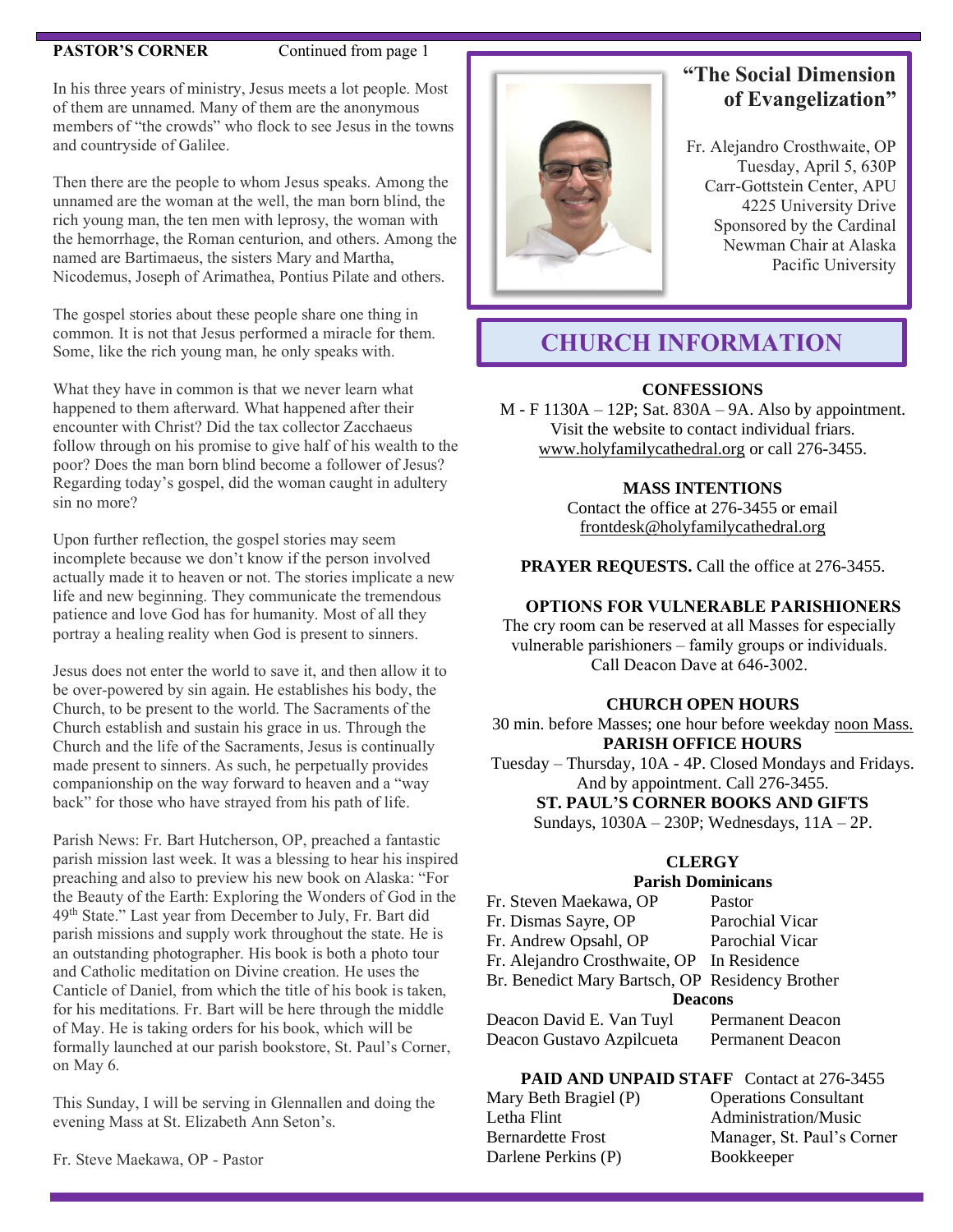# **STEWARDSHIP OF TIME Prayer and Study**



# **EUCHARISTIC ADORATION**

Wednesdays. 7P – 8P Fridays. 830A – 12P First Fridays. 830A – 8P

"We adore Thee most holy Lord Jesus Christ, here in all Thy Churches, which are in the whole world, because by Thy holy cross, Thou hast redeemed the world."

St. Francis of Assisi

**ADORERS NEEDED.** Contact Katie Reed at 348-7300.

#### **LITURGICAL SCHEDULE / MASS READINGS**

**Apr. 3 – Fifth Sunday of Lent.** (Year A. Third Scrutiny) Daniel 13:1-9, 15-17, 19-30, 33-62; Psalm 23:1-6; John 8:12-20.

**Apr. 4 – Monday of the Fifth Week of Lent.** Isaiah 65:17-21; Psalm 30:2, 4-6, 11-12a, 13b; John 4:43-54. **Apr. 5 – Tuesday of the Fifth Week of Lent.**  Numbers 21:4-9; Psalm 102:2-3, 16-21; John 8:21-30. **Apr. 6 – Wednesday of the Fifth Week of Lent.** Daniel 3:14-20, 91-92, 95; "Psalm" Daniel 3:52-56; John 8:31-42. **Apr. 7 – Thursday of the Fifth Week of Lent.** Genesis 17:3-9; Psalm 105:4-9; John 8:51-59. **Apr. 8 – Friday of the Fifth Week of Lent.** Jeremiah 20:10-13; Psalm 18:2-7; John 10:31-42. **Apr. 9 – Saturday of the Fifth Week of Lent.** Ezekiel 37:21-28; "Psalm" Jeremiah 31:10-13; John 11:45-56. **Apr. 10 – Palm Sunday of the Lord's Passion.** Luke 19:28-40; Psalm 22:8-9, 17-20, 23-24; Philippians 2:6-11; Luke 22:14 – 23:56.





The Knights of Columbus are sponsoring a donation drive through Easter to support the gift of life through the Community Pregnancy Center. Bring donations to the vestibule of the church. Useful items are:

- Baby wipes
- Baby soap and wash
- Used strollers and high chairs
- Car seats (must be NEW)



# **MASS INTENTIONS**

| <b>April 2</b> | 9Α      | In Reparation to the Immaculate                              |
|----------------|---------|--------------------------------------------------------------|
|                |         | <b>Heart of Mary</b>                                         |
| Saturday 530P  |         | <b>People of Holy Family</b>                                 |
| April 3        | 730A    | +Rodolfo Pugay                                               |
| <b>Sunday</b>  | 930A    | +Mother Angelica                                             |
|                | 12P     | +Mother Angelica                                             |
|                | 2Р      | <b>Priest Intention</b>                                      |
|                | 4P      | <b>Mary Bird</b>                                             |
|                | 6P      | <b>+Sr. Barbara Hehr, OP</b>                                 |
| <b>April 4</b> | 8A      | KuoMei Schmieder                                             |
| <b>Monday</b>  | 12P     | +Dr. Brown, +Ann, and +Jimmy                                 |
| <b>April 5</b> | 8A      | <b>Our Dominican Friars</b>                                  |
|                |         | Tuesday 12P + Robert Trottes, + Mike Coaches, + Pete Pattiee |
| April 6        | 8A      | +Fr. Mark Pilon                                              |
| Wed.           | 12P     | +Rudy Berus                                                  |
|                | 4P      | <b>Mario and Theresa Bird and Family</b>                     |
| <b>April 7</b> | 8A      | +Sr. Barbara Hehr, OP                                        |
| Thursday       | 12P     | +Jacob and +Miriam Watanabe                                  |
| April 8        | 8A      | +Ethel Meek                                                  |
| <b>Friday</b>  | 12P $-$ | +Tetsu Nishitomi                                             |
| April 9        | 9A      | <b>Marian Jones</b>                                          |
| Saturday 530P  |         |                                                              |
| April 10       | 730A    | <b>People of Holy Family</b>                                 |
| <b>Sunday</b>  | 930A    |                                                              |
|                | 12P     |                                                              |
|                | 2Р      |                                                              |
|                | 4P      | <b>Carol Foelker</b>                                         |
|                | 6P      |                                                              |

*\*To request a Mass for a specific intention, please contact the* 

# **FRIDAYS IN LENT**

*office, 276-3455*

#### **SOUP SUPPERS, 6P**

#### **SPONSORS:**

**April 8 – Knights of Columbus (Fish Fry), Legion of Mary, St. Vincent de Paul**

**STATIONS OF THE CROSS, 7P**

**CONFESSIONS, 7P**